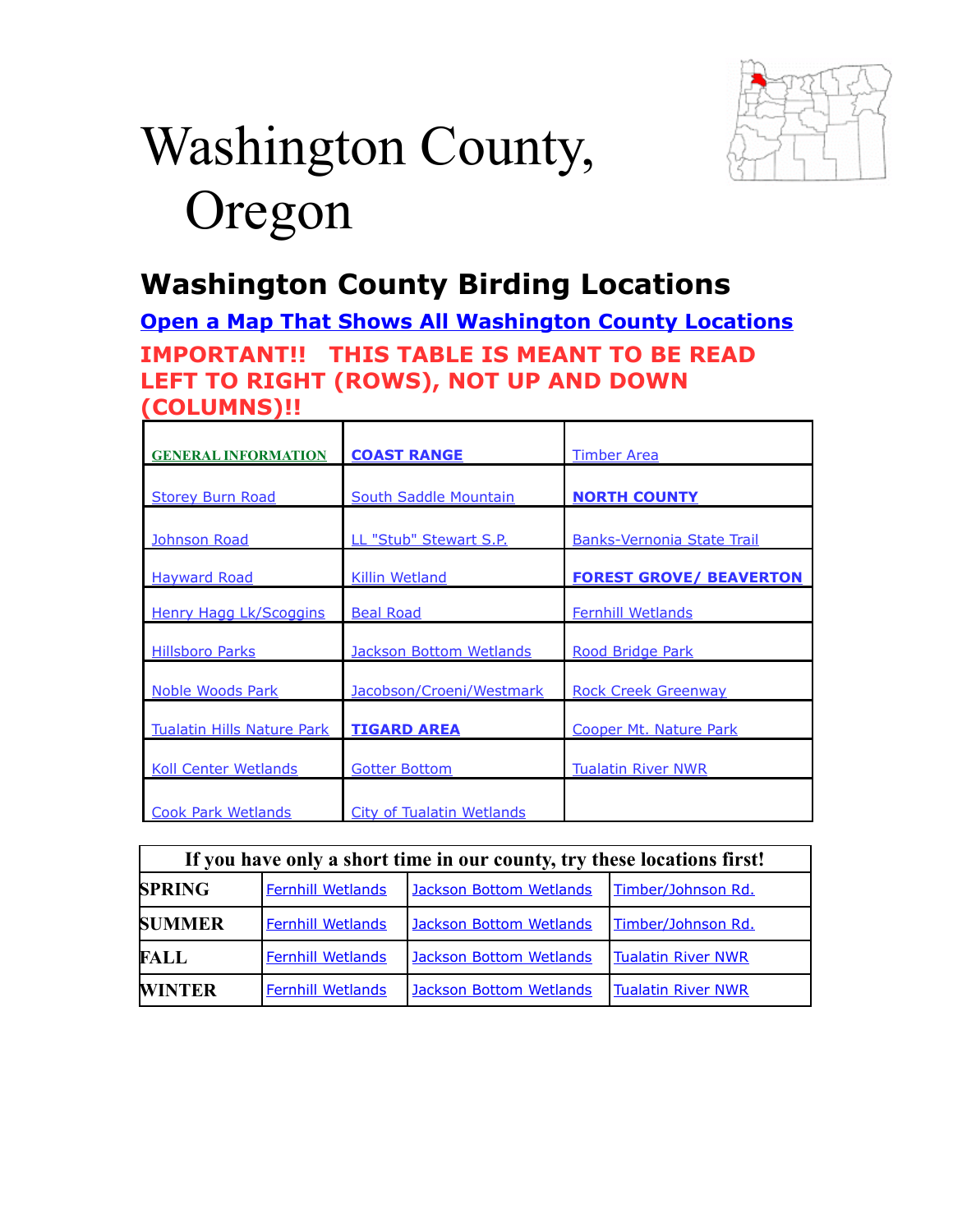**Authors/Editors**: Greg Gillson, Stefan Schlick, Chuck Gates **County Seat**: Hillsboro **County Size**: 726 square miles **High Elevation** : Saddle Mountain (3,464 feet) **Rarities** : Garganey, Tufted Duck, Little Blue Heron, Broad-winged Hawk, Least Tern, Yellow-bellied Sapsucker, Summer Tanager, Brambling **Top County Lister** : Greg Gillson (253) Year List Record : Greg Gillson 2012 (199) **County Contact Person**: Email [Greg Gillson](mailto:greg@thebirdguide.com) **[return to the top](#page-0-1)**

## <span id="page-1-2"></span>**COAST RANGE**

#### <span id="page-1-0"></span>**Timber Area [return to the top](#page-0-1)**

DeLorme (copyright 2001) Pg 65 C-6 DeLorme (copyright 2008) Pg 21 D-9 **geographic coordinates** 45°43'12.7"N 123°17'46.5"W [\(45.720202, -123.296236\)](https://www.google.com/maps/place/45%C2%B043)

[View A Google Map](http://maps.google.com/maps/ms?hl=en&ie=UTF8&msa=0&msid=108036481085398338899.000476b4e40dc5cb8da00&ll=45.715769,-123.296814&spn=0.823651,2.108002&z=10)

**Location, Habitat, and Birds: [The Bird Guide Site Guide](http://thebirdguide.com/washington/site_guides/timber/timber.htm) -** Take Hwy 26 west out of Portland. From the I-217 Jct with 26 travel 31.4 miles to NW Timber Road. Turn left (south) and travel about 3 miles to Timber. Follow the Bird Guide site guide from this point.

## <span id="page-1-1"></span>**Storey Burn Road [return to the top](#page-0-1)**

DeLorme (copyright 2001) Pg 65 C-6 DeLorme (copyright 2008) Pg 21 E-8 **geographic coordinates** 45°37'22.5"N 123°22'38.0"W [\(45.622909, -123.377209\)](https://www.google.com/maps/place/45%C2%B037)

[View A Google Map](http://maps.google.com/maps/ms?hl=en&ie=UTF8&msa=0&msid=108036481085398338899.00046dad81bddaac4bc90&ll=45.672603,-123.225403&spn=0.824287,2.108002&z=10)

**Location, Habitat, and Birds:** Take OR 6 west from Glenwood for about 6.1 miles and turn north onto Storey Burn Road. After just over 5 miles, the road ends at a yellow gate. From the gate itself it is an easy 1.5 mile hike up to Larch Mountain to the west. The large clearcut past the yellow gate is the most reliable spot in Washington County to find Common Nighthawk in summer. The road itself has a variety of habitats to offer and is a rewarding birding site in late spring. While the lower elevations should have Pacific-slope Flycatcher, Warbling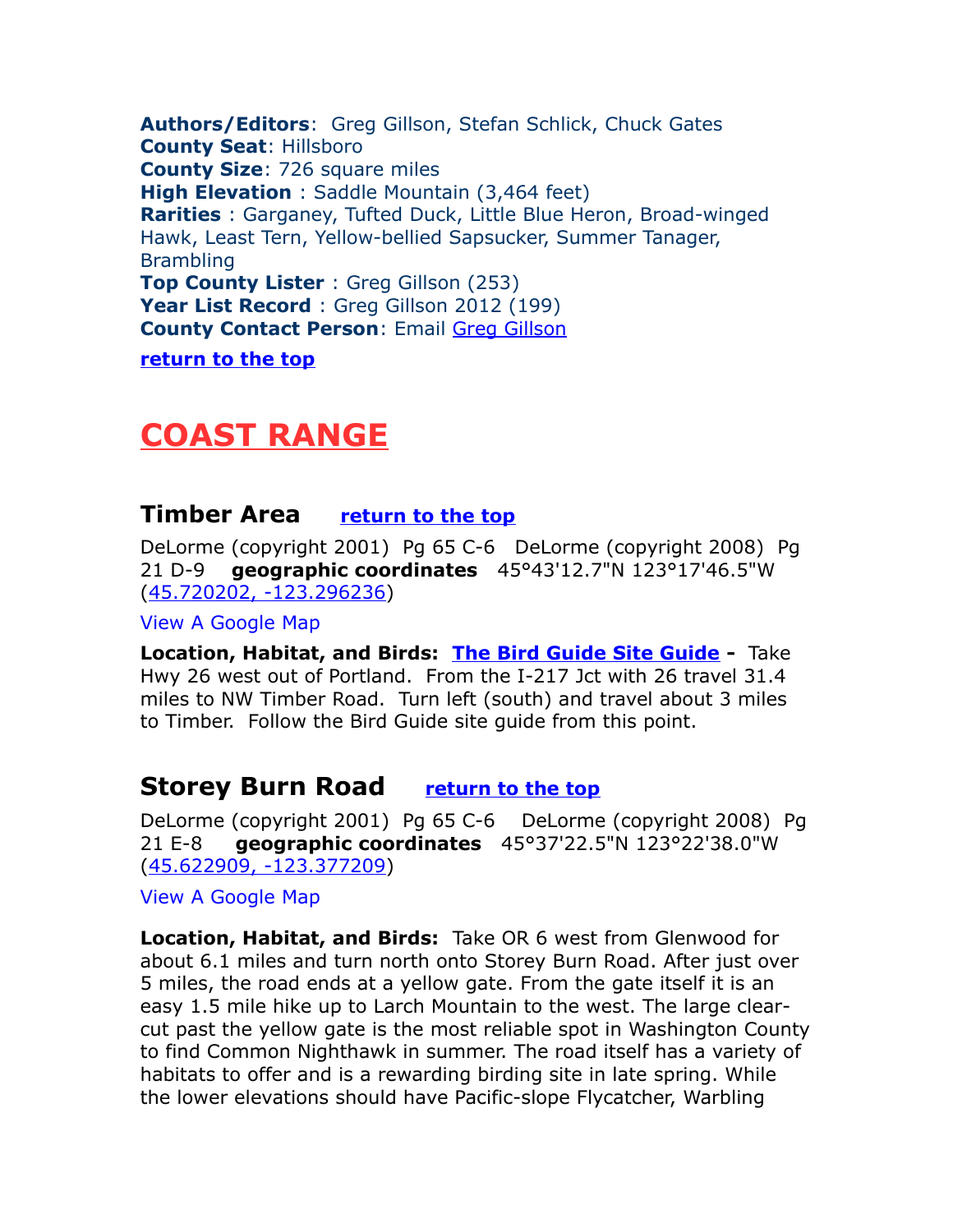Vireo and Black-throated Gray Warbler, the mid and higher elevations can produce Red Crossbill, Evening Grosbeak, Northern Pygmy-Owl and Varied Thrush. Sooty Grouse is also possible. The clear-cuts en route to the gate usually have Olive-sided Flycatcher. Watch in the scrubby areas for MacGillivray's Warbler. Hermit Warblers are abundant at higher elevations.

## <span id="page-2-2"></span>**South Saddle Mountain [return to the top](#page-0-1)**

DeLorme (copyright 2001) Pg 65 D-6 DeLorme (copyright 2008) Pg 21 F-8 **geographic coordinates** 45°32'42.4"N 123°22'57.3"W [\(45.545113, -123.382576\)](https://www.google.com/maps/place/45%C2%B032)

[View A Google Map](http://maps.google.com/maps/ms?hl=en&ie=UTF8&msa=0&msid=108036481085398338899.000476b5c1cf6d3f5b2c8&ll=45.539782,-123.341789&spn=0.206562,0.527&z=12) [eBird Hotspot Checklist for Saddle Mt](http://ebird.org/ebird/hotspot/L1584010) [Stefan Schlick's Blog Entry for Saddle Mountain](http://birdingwashingtoncounty.blogspot.com/2016/07/south-saddle-mountain_82.html)

**Location, Habitat, and Birds:** There is an outside chance to get winter finches like Snow Bunting or Gray-crowned Rosy-Finch on the mountain top in mid/late fall. In warmer parts of the year, watch for Mountain Quail, Sooty Grouse, Ruffed Grouse, flycatchers and the more regular forest species.

# <span id="page-2-1"></span>**NORTH COUNTY**

## **Johnson Road [return to the top](#page-0-1)**

DeLorme (copyright 2001) Pg 65 B-7 DeLorme (copyright 2008) Pg 21 D-9 **geographic coordinates** 45°45'54.8"N 123°12'48.6"W [\(45.765221, -123.213504\)](https://www.google.com/maps/place/45%C2%B045)

[View A Google Map](http://maps.google.com/maps/ms?hl=en&ie=UTF8&msa=0&msid=108036481085398338899.000476b5507eaaad069fd&ll=45.712413,-123.250122&spn=0.411852,1.054001&z=11)

**Location, Habitat, and Birds: [The Bird Guide Site Guide](http://thebirdguide.com/washington/site_guides/johnson_road/johnson_road.htm) - Check the** area along the creek within the first 0.5 miles as this is a good place to find Ruffed Grouse. Hermit Warbler is fairly easy to find in the smaller conifers near the end of the road (where it turns private).

## <span id="page-2-0"></span>**L.L. "Stub" Stewart State Park [return to the top](#page-0-1)**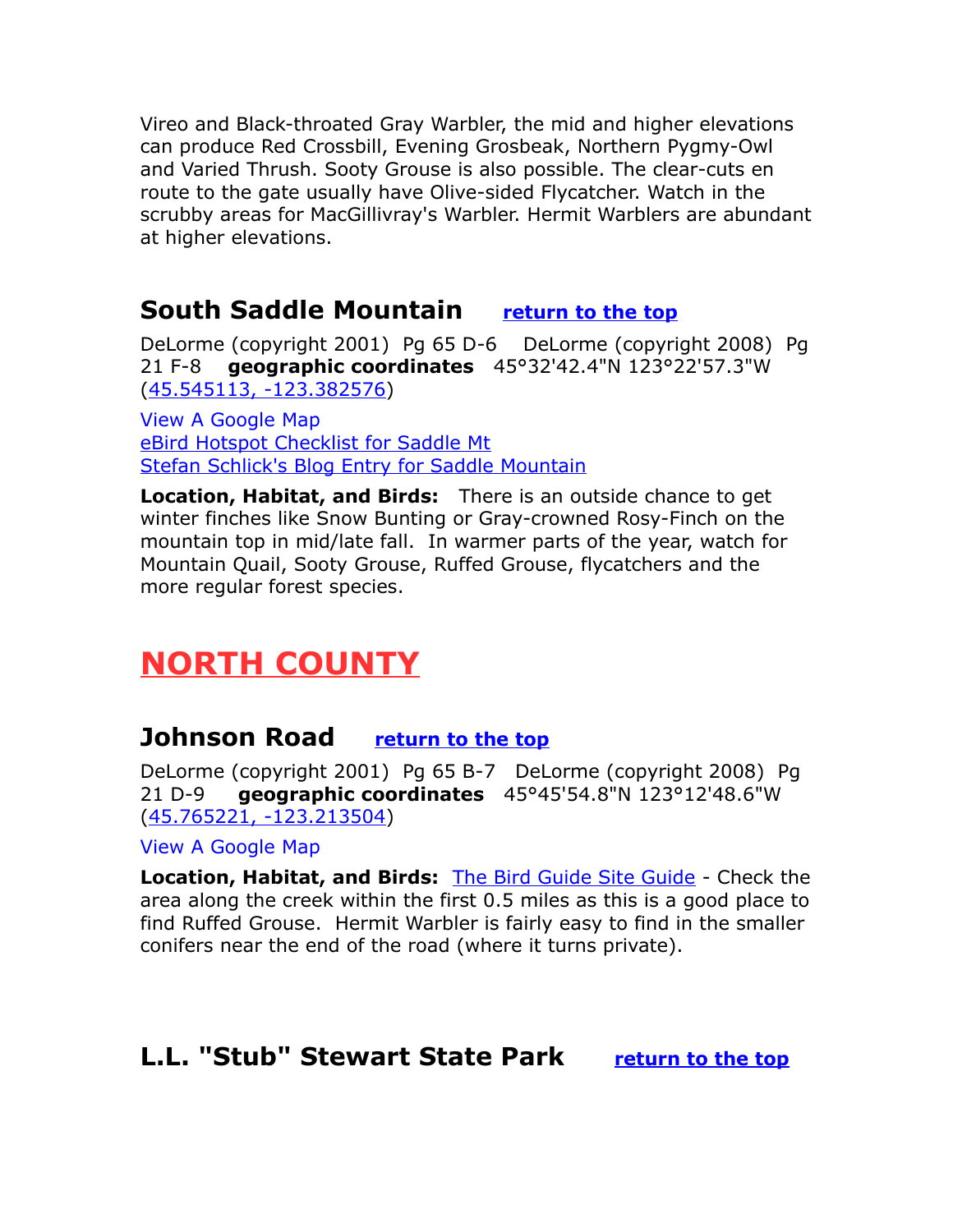DeLorme (copyright 2001) Pg 65 C-7 DeLorme (copyright 2008) Pg 21 D-10 **geographic coordinates** 45°44'11.7"N 123°11'33.1"W [\(45.736576, -123.192518\)](https://www.google.com/maps/place/45%C2%B044)

[View A Google Map](http://maps.google.com/maps/ms?hl=en&ie=UTF8&msa=0&msid=108036481085398338899.00046dad81bddaac4bc90&ll=45.672603,-123.225403&spn=0.824287,2.108002&z=10) [eBird Hotspot Checklist for LL Stub Stewart SP](http://ebird.org/ebird/hotspot/L1033641)

**Location, Habitat, and Birds:** This park is located at the halfway point along the Banks-Vernonia Trail. There are several campgrounds here and the area is criss-crossed with roads and trails. This is a good place to look for forest species such as Gray Jay, Pacific Wren, Hutton's Vireo, Golden-crowned Kinglet and many others. Go to the [Oregon](http://www.oregonbirdingtrails.org/)  **[Birding Trails website.](http://www.oregonbirdingtrails.org/)** Choose the Willamette Valley Birding Trail. Click on the Trail Guide and choose the Columbia Loop Guide. Section  $C-4$ .

## <span id="page-3-1"></span>**Banks-Vernonia State Trail [return to the top](#page-0-1)**

DeLorme (copyright 2001) Pg 65 B-C 7 DeLorme (copyright 2008) Pg 21 C-E 9-10 **geographic coordinates** (**Vernonia Trailhead**) 45°51'21.5"N 123°11'36.8"W [\(45.855975, -123.193548\)](https://www.google.com/maps/place/45%C2%B051) (**Banks Trailhead**) 45°37'20.2"N 123°06'51.2"W [\(45.622275, -123.114210\)](https://www.google.com/maps/place/45%C2%B037) [View A Google Map](http://maps.google.com/maps/ms?hl=en&ie=UTF8&msa=0&msid=108036481085398338899.00047cc0b3ebc3c75b17a&ll=45.801999,-123.167725&spn=0.82238,2.108002&z=10)

**Location:** This 21 mile "biking trail" follows an abandoned railroad bed between Banks and Vernonia. The northern 6 miles of the trail are in Columbia County. There are several trailheads (marked on the View A Google Map above). You can access the trail on the south edge of Vernonia, at the Beaver Cr. Trailhead, at the Tophill Trailhead, at the Buxton Trailhead, at the Manning Trailhead, or at the Banks Trailhead (a map showing all these trailheads can be downloaded at [Banks-](http://www.oregonstateparks.org/park_145.php)[Vernonia State Trail](http://www.oregonstateparks.org/park_145.php)).

**Habitat and Birds:** This trail is best explored by bicycle. Most of the trail is in the shade. This is an easy way of getting drive-by singing Black-headed Grosbeak, Warbling Vireo, Wilson's and Black-throated Gray Warbler, Swainson's Thrush, Savannah Sparrow, ... while also getting a workout at the same time. A Cassin's Vireo was observed singing in 2009 at the Buxton trailhead. The area around Stub Stewart State Park is good for Northern Pygmy Owl. Common Nighthawk is also a possibility here.

## <span id="page-3-0"></span>**Hayward Road [return to the top](#page-0-1)**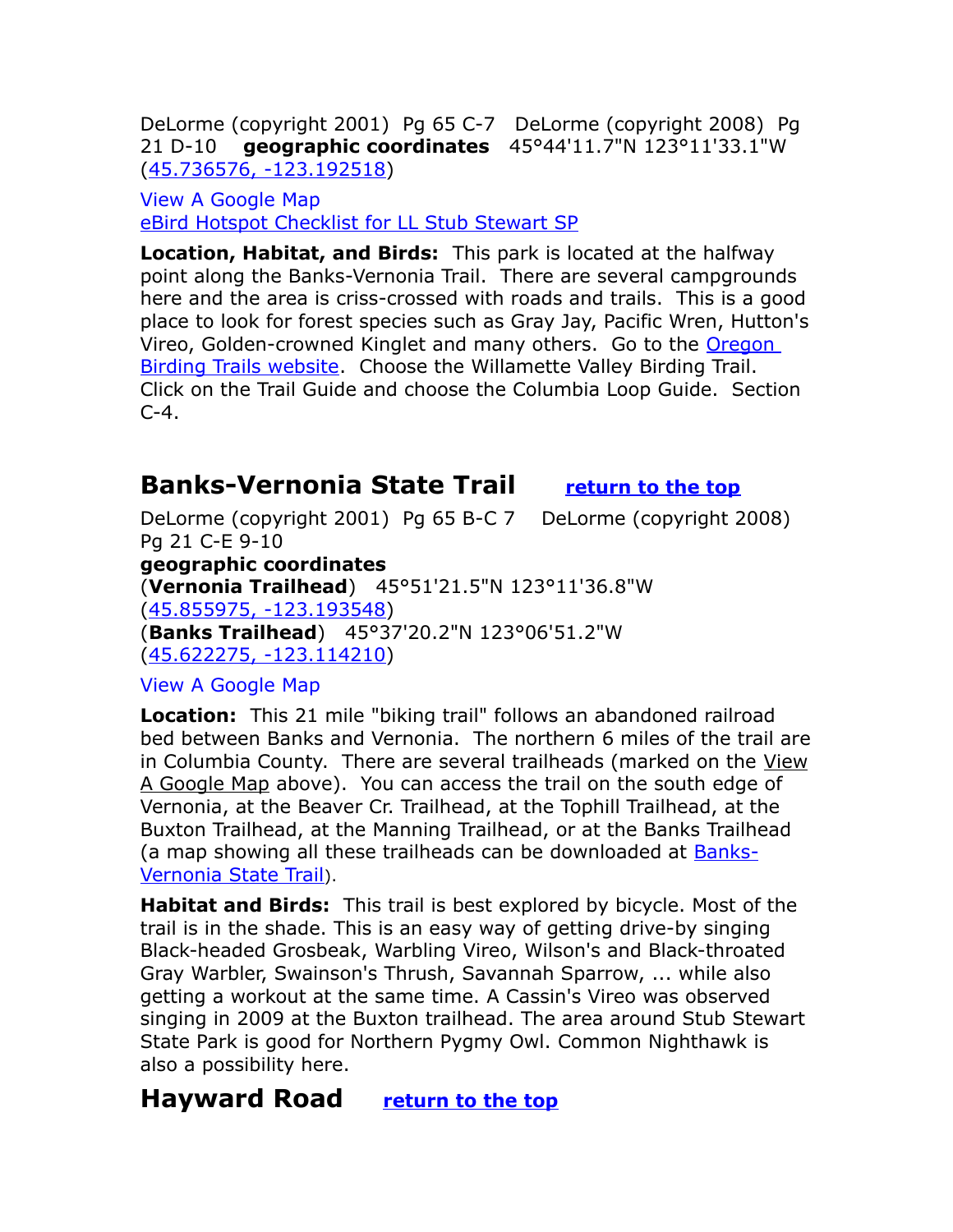#### DeLorme (copyright 2001) Pg 65 C-7 DeLorme (copyright 2008) Pg 21 E-10 **geographic coordinates** 45°39'51.2"N 123°09'52.4"W [\(45.664210, -123.164546\)](https://www.google.com/maps/place/45%C2%B039)

#### [View A Google Map](http://maps.google.com/maps/ms?hl=en&ie=UTF8&msa=0&msid=108036481085398338899.000476b5507eaaad069fd&ll=45.712413,-123.250122&spn=0.411852,1.054001&z=11)

**Location:** Hayward Road is on the west side of Hwy 26 about 10 miles NW of the North Plains exit. This is about 2 miles SE of the junction with Hwy 47 near Manning. Go uphill on Hayward Rd for about 1mi, past Way Road. until you see a gated road branch off to your left. Park there and walk uphill along the road for about a little less than a mile until you reach a clear-cut. At the beginning of the clear-cut, another trail branches off to the right. Stay on the road, until you reach a fork about 120 yards further. This is the top of the hill and the clear-cut is to your right/south. Back on Hayward Road, about 2.5 miles from Hwy 26 and after a very steep grade, there are steel gates on both sides of the road. It is possible for several cars to park here without blocking the gates. Go south (Hayward Rd is east-west here) past the blue gate (the new one on the north side of the road is black) - this would be on your left hand side. At the first fork stay on the main road and proceed about 0.5 mi up a steep grade. There is a T-junction at the top which is a great place to look for Mountain Quail. The road will then descend into a clear-cut that should also be checked.

**Habitat and Birds:** Mixed conifer and clear-cuts. There 2 areas off Hayward Rd that have proven to be good for Mountain Quail in recent years. The quail require clear-cuts. Recent logging activity may produce another good site off Gheen Rd, but that will still have to be verified. The clear-cuts in this area are also good for Western Bluebirds. The hike up the logging roads may produce calling Sooty Grouse and lots of Swainson's Thrushes in summer, but little else. The first 3 miles of Hayward Rd are the only reliable spot for Barred Owl in the county.

## <span id="page-4-0"></span>**Killin Wetland [return to the top](#page-0-1)**

DeLorme (copyright 2001) Pg 65 C-7 DeLorme (copyright 2008) Pg 21 E-10 **geographic coordinates** 45°37'00.8"N 123°09'49.7"W [\(45.616901, -123.163799\)](https://www.google.com/maps/place/45%C2%B037)

[View A Google Map](http://maps.google.com/maps/ms?hl=en&ie=UTF8&msa=0&msid=108036481085398338899.00046dad81bddaac4bc90&ll=45.672603,-123.225403&spn=0.824287,2.108002&z=10)

[eBird Hotspot Checklist for Killin Wetlands](http://ebird.org/ebird/hotspot/L698137)

**Location, Habitat, and Birds:** Go to the [Oregon Birding Trails](http://www.oregonbirdingtrails.org/)  [website.](http://www.oregonbirdingtrails.org/) Choose the Willamette Valley Birding Trail. Click on the Trail Guide and choose the Columbia Loop Guide. Section C-3.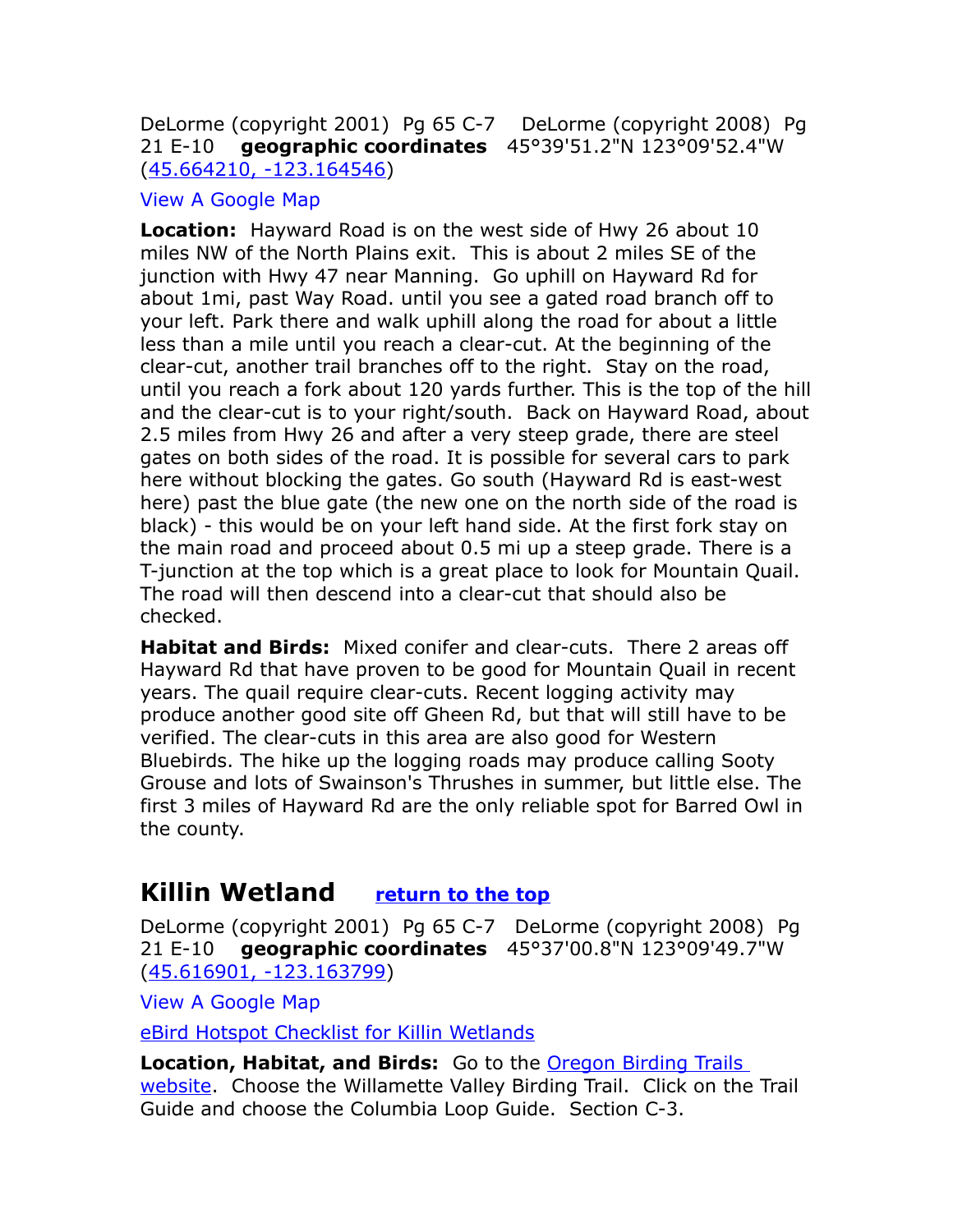# <span id="page-5-3"></span>**FOREST GROVE/ BEAVERTON**

# <span id="page-5-2"></span>**Scoggins Valley Park & Henry Hagg Lake**

**[return to the top](#page-0-1)**

DeLorme (copyright 2001) Pg 59 A-7 DeLorme (copyright 2008) Pg 27 A-9 **geographic coordinates** 45°28'58.0"N 123°12'38.4"W [\(45.482763, -123.210666\)](https://www.google.com/maps/place/45%C2%B028)

[View A Google Map](http://maps.google.com/maps/ms?hl=en&ie=UTF8&msa=0&ll=45.452424,-122.78595&spn=0.757205,2.110748&z=10&msid=108036481085398338899.00046dc2a84260c4e2639)  [eBird Hotspot Checklist for Scoggins Valley Park](http://ebird.org/ebird/hotspot/L510574) [eBird Hotspot Checklist for Henry Hagg Lake](http://ebird.org/ebird/hotspot/L493054)

[Washington County Parks Website For Hagg Lake](http://www.co.washington.or.us/Support_Services/Facilities/Parks/Hagglake/index.cfm) 

**Location, Habitat, and Birds:** Go to the **Oregon Birding Trails** [website.](http://www.oregonbirdingtrails.org/) Choose the Willamette Valley Birding Trail. Click on the Trail Guide and choose the Tualatin Loop Guide. Section T-5.

[The Bird Guide Site Guide](http://thebirdguide.com/washington/site_guides/hagg_lake/hagg_lake.htm) 

## <span id="page-5-1"></span>**Beal Road/Quail Run Pond (In Forest Grove) [return to the top](#page-0-1)**

DeLorme (copyright 2001) Pg 65 D-8 DeLorme (copyright 2008) Pg 21 F-10 **geographic coordinates** 45°32'09.1"N 123°06'34.2"W [\(45.535865, -123.109506\)](https://www.google.com/maps/place/45%C2%B032)

[View A Google Map](http://maps.google.com/maps/ms?hl=en&ie=UTF8&msa=0&msid=108036481085398338899.000476b519ff438f6fc8d&ll=45.530162,-123.105841&spn=0.051649,0.13175&z=14) [eBird Hotspot Checklist for Beal Wetlands](http://ebird.org/ebird/hotspot/L1543901)

**Location, Habitat, and Birds:** [The Bird Guide Site Guide](http://thebirdguide.com/washington/site_guides/quail_run/quail_run.htm) 

## <span id="page-5-0"></span>**Fernhill Wetlands [return to the top](#page-0-1)**

DeLorme (copyright 2001) Pg 65 D-8 DeLorme (copyright 2008) Pg 28 A-1 **geographic coordinates** 45°30'33.9"N 123°05'25.6"W [\(45.509425, -123.090431\)](https://www.google.com/maps/place/45%C2%B030)

[View A Google Map](http://maps.google.com/maps/ms?hl=en&ie=UTF8&msa=0&ll=45.452424,-122.78595&spn=0.757205,2.110748&z=10&msid=108036481085398338899.00046dc2a84260c4e2639) [eBird Hotspot Checklist for Fernhill Wetlands](http://ebird.org/ebird/hotspot/L163529)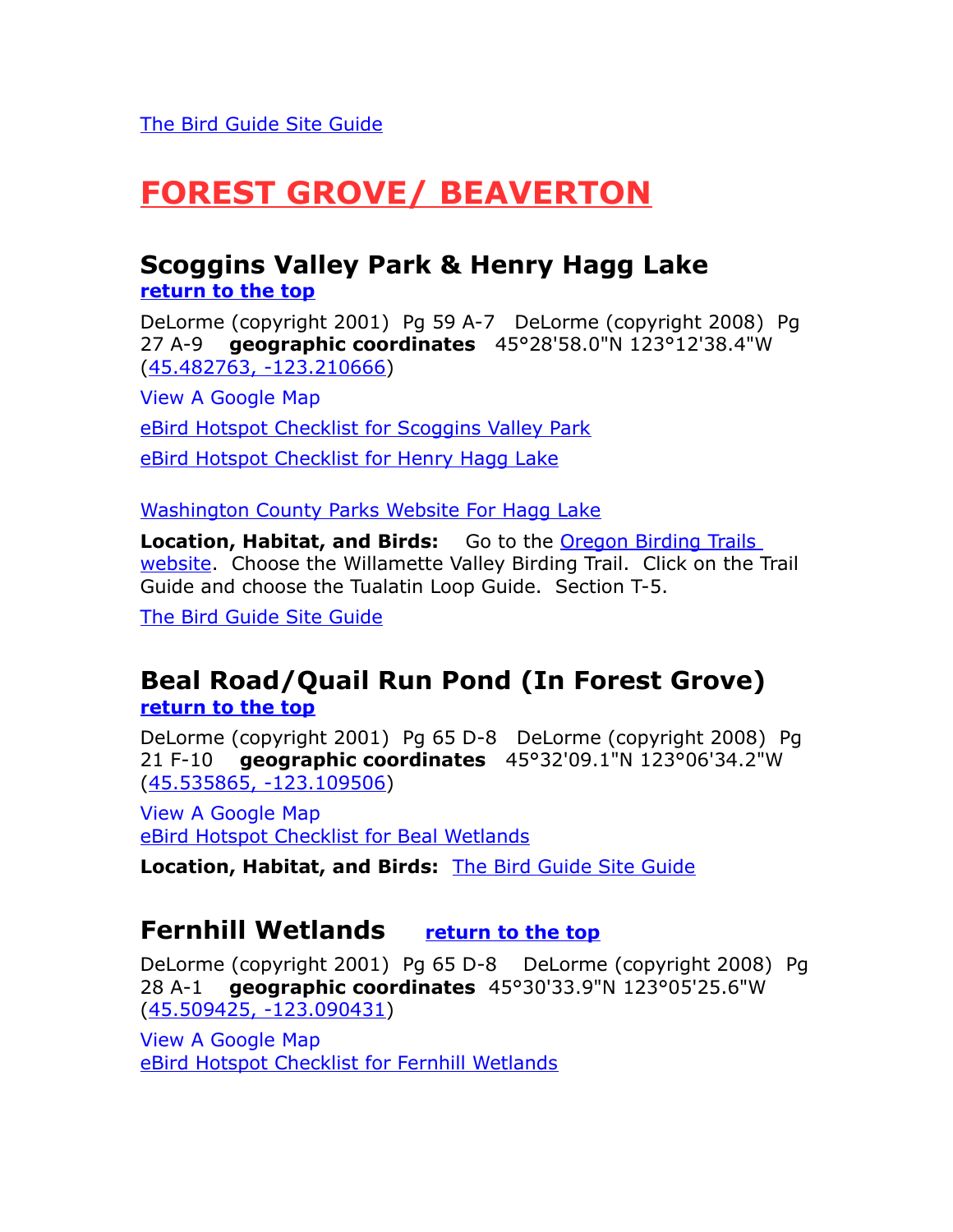**Location, Habitat, and Birds:** Go to the [Oregon Birding Trails](http://www.oregonbirdingtrails.org/)  [website.](http://www.oregonbirdingtrails.org/) Choose the Willamette Valley Birding Trail. Click on the Trail Guide and choose the Tualatin Loop Guide. Section T-6.

[The Bird Guide Site Guide](http://thebirdguide.com/washington/site_guides/fernhill_wetlands/fernhill.htm) 

## <span id="page-6-0"></span>**Hillsboro Parks and Other Birding Areas [return to the top](#page-0-1)**

DeLorme (copyright 2001) Pg 66 D-1 DeLorme (copyright 2008) Pg 22 F-2

[View A Google Map](http://maps.google.com/maps/ms?hl=en&source=hp&ie=UTF8&msa=0&msid=108036481085398338899.0004750d08963a62eb22b&ll=45.523428,-122.914009&spn=0.190987,0.528374&z=12) [eBird Hotspot Checklist for Emma Jones Nature Preserve](http://ebird.org/ebird/hotspot/L882687) [eBird Hotspot Checklist for Dairy Creek Park](http://ebird.org/ebird/hotspot/L1033301) [eBird Hotspot Checklist for Hamby Park](http://ebird.org/ebird/hotspot/L925557) [eBird Hotspot Checklist for Noble Woods Park](http://ebird.org/ebird/hotspot/L1255132) [eBird Hotspot Checklist for Valley Memorial Park and Cemetery](http://ebird.org/ebird/hotspot/L883119) [eBird Hotspot Checklist for Shadywood City Park](http://ebird.org/ebird/hotspot/L905291)

#### **Emma Jones Nature Preserve geographic coordinates** [45.546725,-122.9678249](https://www.google.com/maps/place/45%C2%B032)

From Cornell Road on the south side of the Hillsboro Airport, take 25th north for 0.7 miles. Turn left (west) on NE Griffin Oaks Street. Turn right (north) on 15th Street and drive 0.4 miles to a parking lot at Glencoe Park (also called Jones Farm Park). Find the small gate near the creek and walk the two-track road west. This two-track is lined with poplars and willows and can hold good numbers of migrants in spring & fall, in particular Yellow Warbler. Continuing west along the track will get to an open area with several ponds holding lots of ducks in winter. Acorn Woodpecker and Belted Kingfisher can be found in this area. Hooded Merganser, Bufflehead, Cinnamon and Green-winged Teal, Lesser Scaup, Ring-necked Duck, Gadwall and Mallard. Sora has been seen here and a pair of Bullock's Orioles may have nested there in 2010. Bring rubber boots in winter as the track is often muddy or water logged.

#### **Intel Pond**

#### **geographic coordinates** [45.546269, -122.966686](https://www.google.com/maps/place/45%C2%B032)

This pond is just east of Emma Jones across NE 15th Avenue. Hooded Merganser, Bufflehead, Cinnamon and Green-winged Teal, Lesser Scaup, Ring-necked Duck, Gadwall and Mallard. An occasional Canvasback may show up in fall at the Intel Pond.

#### **Dairy Creek Park**

#### **geographic coordinates** [45.517239, -123.006187](https://www.google.com/maps/place/45%C2%B031)

From Hwy 8 on the west end of Hillsboro, take 17th Ave south for one block to the parking lot. Bird the creek and riparian area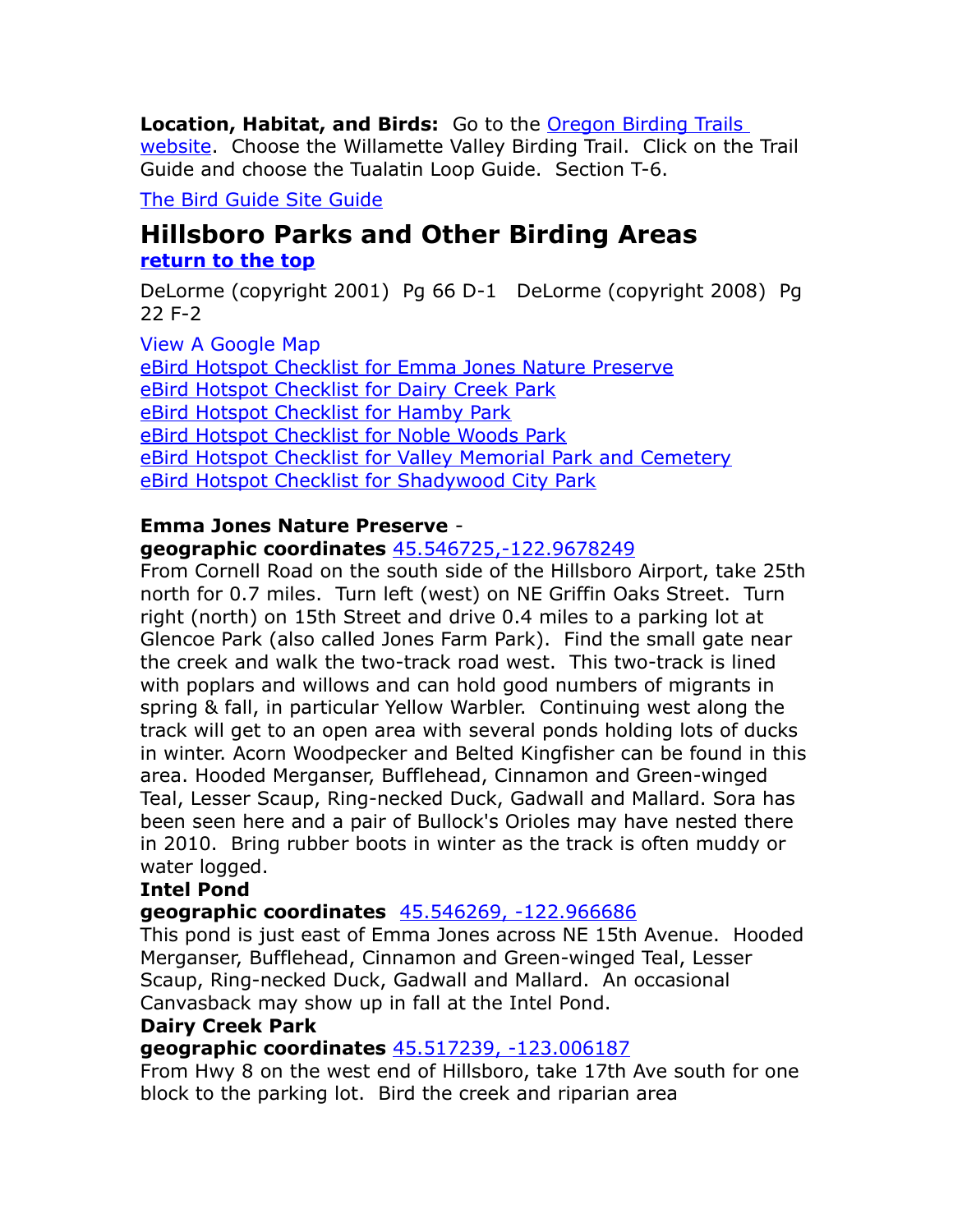## **Evergreen City Park** - 2615 NW 194th Terrace

**geographic coordinates** [45.539242, -122.882606](https://www.google.com/maps/place/45%C2%B032) 

Take NW Cornell to Amberbrook Drive. Turn right on Amberbrook and drive 2 blocks to the park.

**Hamby Park -** 1035 NE Jackson School Rd

**geographic coordinates** [45.532101, -122.980291](https://www.google.com/maps/place/45%C2%B031) 

Take the Tualatin Valley Hwy (Hwy 8) to Western Hillsboro. It will turn north (at Shute Park) and become SE 10th Avenue. After 7 blocks, turn left on Main Street. Take Main west to NE 5th. Go north on 5th for 6 blocks and it will veer to the right and become Jackson School Road. Go a quarter mile and the park will be on the left. This park is at the extreme east end of a nature corridor reaching from Harewood Street to Jackson School Road. Most of this area to the west of Hamby (called Jackson Woods Nature Preserve) is covered with mature Douglas fir woods and can be accessed via Harewood Street and Parkside Drive.

#### **Shute Park**

#### **geographic coordinates** [45.512388, -122.974141](https://www.google.com/maps/place/45%C2%B030)

Take the Tualatin Valley Hwy (Hwy 8) to Western Hillsboro. It will turn north and become SE 10th. Shute Park is where this turn occurs.

#### **Noble Woods Park**

#### **geographic coordinates** [45.516786, -122.916565](https://www.google.com/maps/place/45%C2%B031)

Take Cornell Road west to Cornelius Pass Road. Go 1.3 miles and turn right on Baseline Road. Go 1 mile to Noble Woods Park to the south. **[return to the top](#page-0-1)**

#### **Turner Creek Park**

#### **geographic coordinates** [45.513806, -122.951803](https://www.google.com/maps/place/45%C2%B030)

Take Hwy 8 west past the Sunset Esplanade. Turn right (north) on Cypress Street. Cypress becomes 32nd Street. Turn left at Maple Street and go a block to the park.

#### **Valley Memorial Park and Cemetery**

#### **geographic coordinates** [45.502399, -122.943536](https://www.google.com/maps/place/45%C2%B030)

On Hwy 8 about 1.5 miles east of Shute Park. The main feature of this park is a shallow u-shaped pond that usually has a large number of waterfowl in fall, peaking just before the pond freezes up. This usually occurs at the first hard of the season. The duck numbers usually rebound to a point, but never fully to the numbers seen earlier in the fall. Eurasian Wigeon is annual, so is an appearance of a Common Goldeneye. Several Fox Sparrows winter in the park and at least one Belted Kingfisher is among the year-round residents. Summer is the slowest season in the park, but a few Western Wood-Pewee, Wood Duck and Black-headed Grosbeak are usually around. In summer 2009, up to 3 Willow Flycatcher were seen for several weeks, so breeding may have been at least attempted. A "No Trespassing" is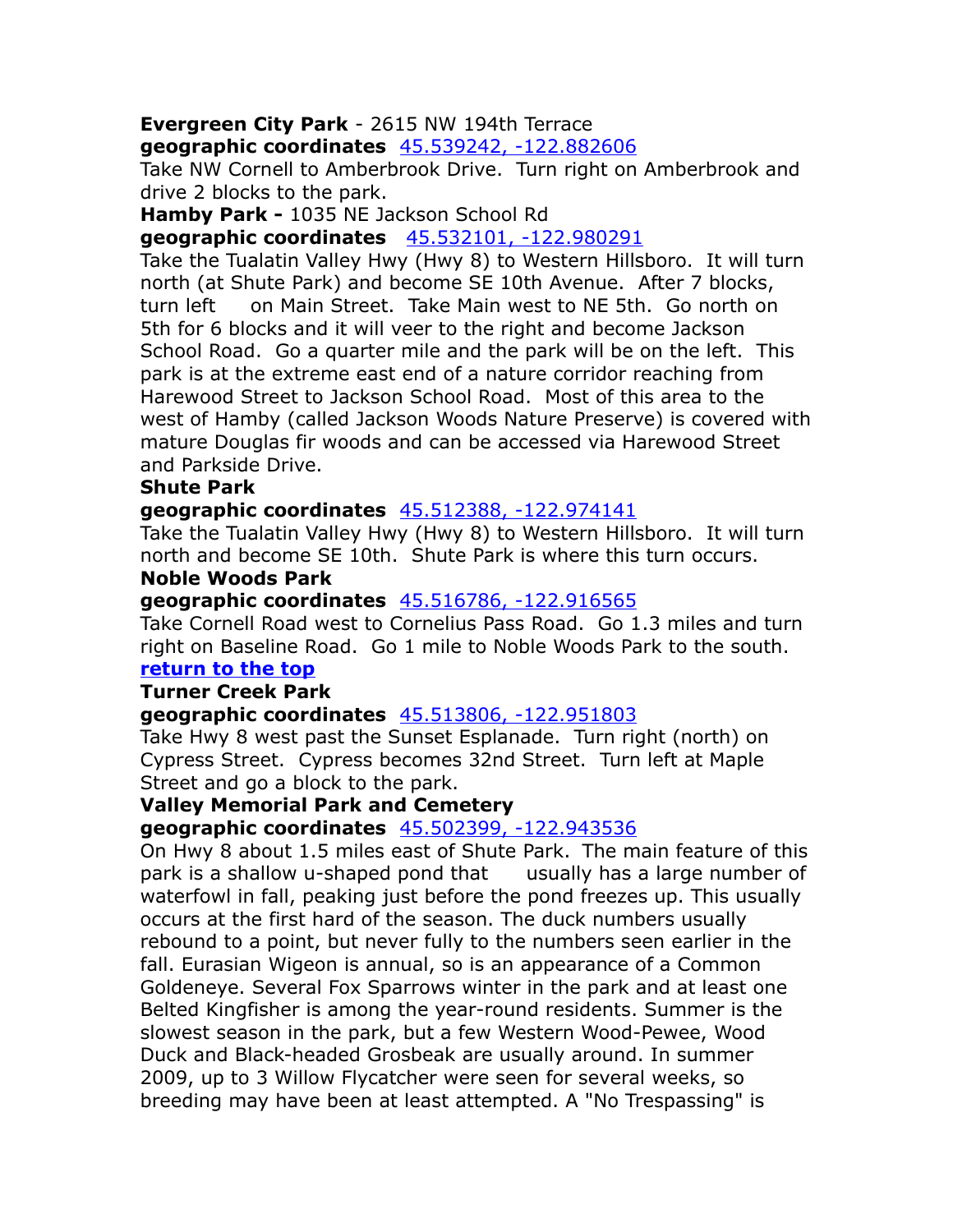posted, but birders are encouraged by the management to hike the trail around the pond. **[return to the top](#page-0-1)**

#### **Shadywood City Park**

**geographic coordinates** [45.527303, -122.958912](https://www.google.com/maps/place/45%C2%B031) 

From E. Main Street (Baseline Street), turn north on 28th Street. Go about 0.4 miles and turn left (west) onto NE Laura Street At the end of Laura, look to your right for the parking area. The attraction of this small city park is a large grove of tall, ancient oaks. Brown Creeper and White-breasted Nuthatch are among the year-round residents while several Western Wood-Pewees show up early June and stay for the summer. Bushtit and Cooper's Hawk have nested in the park in 2009. From mid May to mid June, when the oaks leaf out, this park hosts a plethora of migrant songbirds. Wilson's, Townsend's and Yellow-rumped Warbler, Western Tanager and Black-headed Grosbeak seem to be particularly numerous, but small numbers of Warbling Vireo, Swainson's Thrush and Pacific-slope Flycatcher are also present. Even Cassin's Vireo and Hermit Warbler are occasionally seen. The best birding is had on the western edge of the park where there is a house (park host?) with a large, multi-layered yard and several feeders. Beware of warbler neck as most bird activity is high up in the crowns of the oaks.

# <span id="page-8-0"></span>**Jackson Bottom Wetlands Preserve**

**[return to the top](#page-0-1)**

DeLorme (copyright 2001) Pg 66 D-1 DeLorme (copyright 2008) Pg 28 A-2 **geographic coordinates** 45°30'02.1"N 122°59'26.2"W [\(45.500589, -122.990619\)](https://www.google.com/maps/place/45%C2%B030)

[View A Google Map](http://maps.google.com/maps/ms?hl=en&ie=UTF8&msa=0&ll=45.452424,-122.78595&spn=0.757205,2.110748&z=10&msid=108036481085398338899.00046dc2a84260c4e2639) [Jackson Bottom Wetlands Website](http://www.jacksonbottom.org/) [Jackson Bottom Trail Map](http://www.jacksonbottom.org/wp-content/uploads/2015/01/JacksonBottom-trail-map.pdf)  [eBird Hotspot Checklist for Jackson Bottoms Wetlands Preserve](http://ebird.org/ebird/hotspot/L159584)

**Location, Habitat, and Birds:** Go to the Oregon Birding Trails [website.](http://www.oregonbirdingtrails.org/) Choose the Willamette Valley Birding Trail. Click on the Trail Guide and choose the Tualatin Loop Guide. Section T-7.

## <span id="page-8-1"></span>**Rood Bridge Park [return to the top](#page-0-1)**

DeLorme (copyright 2001) Pg 66 D-1 DeLorme (copyright 2008) Pg 28 A-2 **geographic coordinates** 45°29'60.0"N 122°57'34.0"W [\(45.499992, -122.959440\)](https://www.google.com/maps/place/45%C2%B029)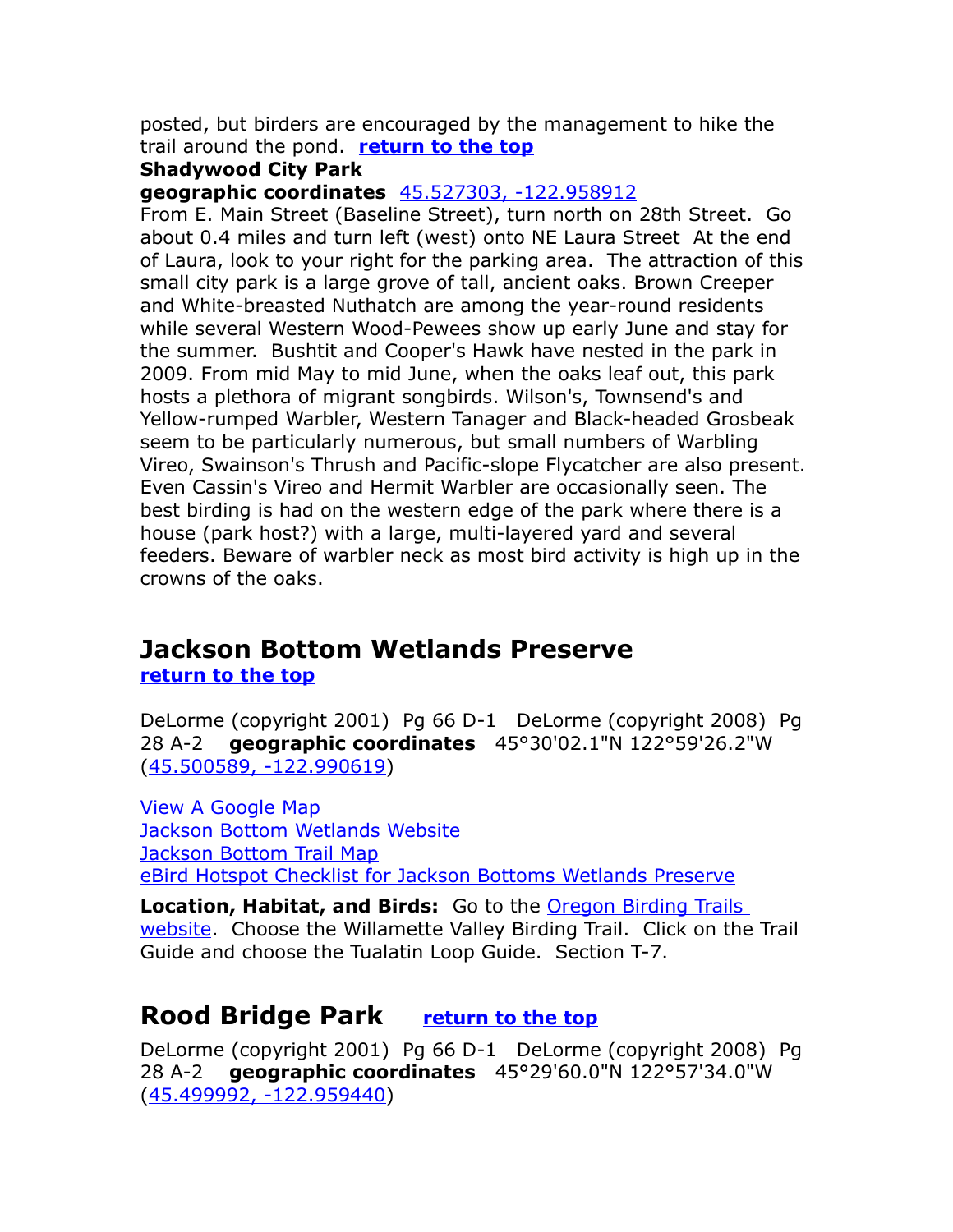[View A Google Map](http://maps.google.com/maps/ms?hl=en&ie=UTF8&msa=0&ll=45.452424,-122.78595&spn=0.757205,2.110748&z=10&msid=108036481085398338899.00046dc2a84260c4e2639) [eBird Hotspot Checklist for Rood Bridge Park](http://ebird.org/ebird/hotspot/L1027214)

**Location, Habitat, and Birds:** Go to the **Oregon Birding Trails** [website.](http://www.oregonbirdingtrails.org/) Choose the Willamette Valley Birding Trail. Click on the Trail Guide and choose the Tualatin Loop Guide. Section T-8.

## <span id="page-9-1"></span>**Noble Woods Park [return to the top](#page-0-1)**

DeLorme (copyright 2001) Pg 66 D-1 DeLorme (copyright 2008) Pg 28 A-2 **geographic coordinates** 45°31'00.4"N 122°54'59.6"W [\(45.516786, -122.916565\)](https://www.google.com/maps/place/45%C2%B031)

[View A Google Map](http://maps.google.com/maps/ms?hl=en&ie=UTF8&msa=0&ll=45.452424,-122.78595&spn=0.757205,2.110748&z=10&msid=108036481085398338899.00046dc2a84260c4e2639) [eBird Hotspot Checklist for Noble Woods Park](http://ebird.org/ebird/hotspot/L1255132)

**Location, Habitat, and Birds:** Go to the [Oregon Birding Trails](http://www.oregonbirdingtrails.org/)  [website.](http://www.oregonbirdingtrails.org/) Choose the Willamette Valley Birding Trail. Click on the Trail Guide and choose the Tualatin Loop Guide. Section T-9.

[The Bird Guide Site Guide](http://thebirdguide.com/washington/site_guides/noble_woods/noble_woods.htm) 

# <span id="page-9-0"></span>**Jacobson/Croeni /Westmark Ponds**

**[return to the top](#page-0-1)**

DeLorme (copyright 2001) Pg 66 D-1 DeLorme (copyright 2008) Pg 22 F-3 **geographic coordinates** 45°34'13.0"N 122°54'32.6"W [\(45.570283, -122.909065\)](https://www.google.com/maps/place/45%C2%B034)

[View A Google Map](http://maps.google.com/maps/ms?hl=en&ie=UTF8&msa=0&msid=108036481085398338899.000476b55ab915ec5d675&ll=45.564785,-122.907486&spn=0.20647,0.527&z=12) [eBird Hotspot Checklist for Jocobson/Croeni Ponds](http://ebird.org/ebird/hotspot/L1078409)

**Location, Habitat, and Birds: [The Bird Guide Site Guide](http://thebirdguide.com/washington/site_guides/west_union/west_union.htm) - From Hwy** 26, take Cornelius Pass exit 62. Go north 0.7 miles to NW Jacobson Rd. Turn west and go 0.5 miles to NW Croeni Rd. Turn north and travel 0.3 miles to NW Westmark Dr. The area near the rise just north of the corner of Croeni & Westmark usually has a pair of Lazuli Bunting in late spring [\(45.569454, -122.906158\)](https://www.google.com/maps/place/45%C2%B034). In winter this area is good for Western Meadowlark and can have a large number of wintering raptors including an occasional Rough-legged Hawk and Northern Shrike. Follow Mauzey Road (this road is just east of the intersection of Jacobson & Croeni; labeled Jacobson Road on Google Maps) to where it dead ends  $(45.566987, -122.900558)$ . This is often a good place for wintering sparrows, with Lincoln's relatively common. California Quail can often be heard or seen along Mauzey. There are feeders at a house just across the defunct railroad tracks about 50yds off the end of Mauzey Road which are worth checking. The 2 ponds can have Sora.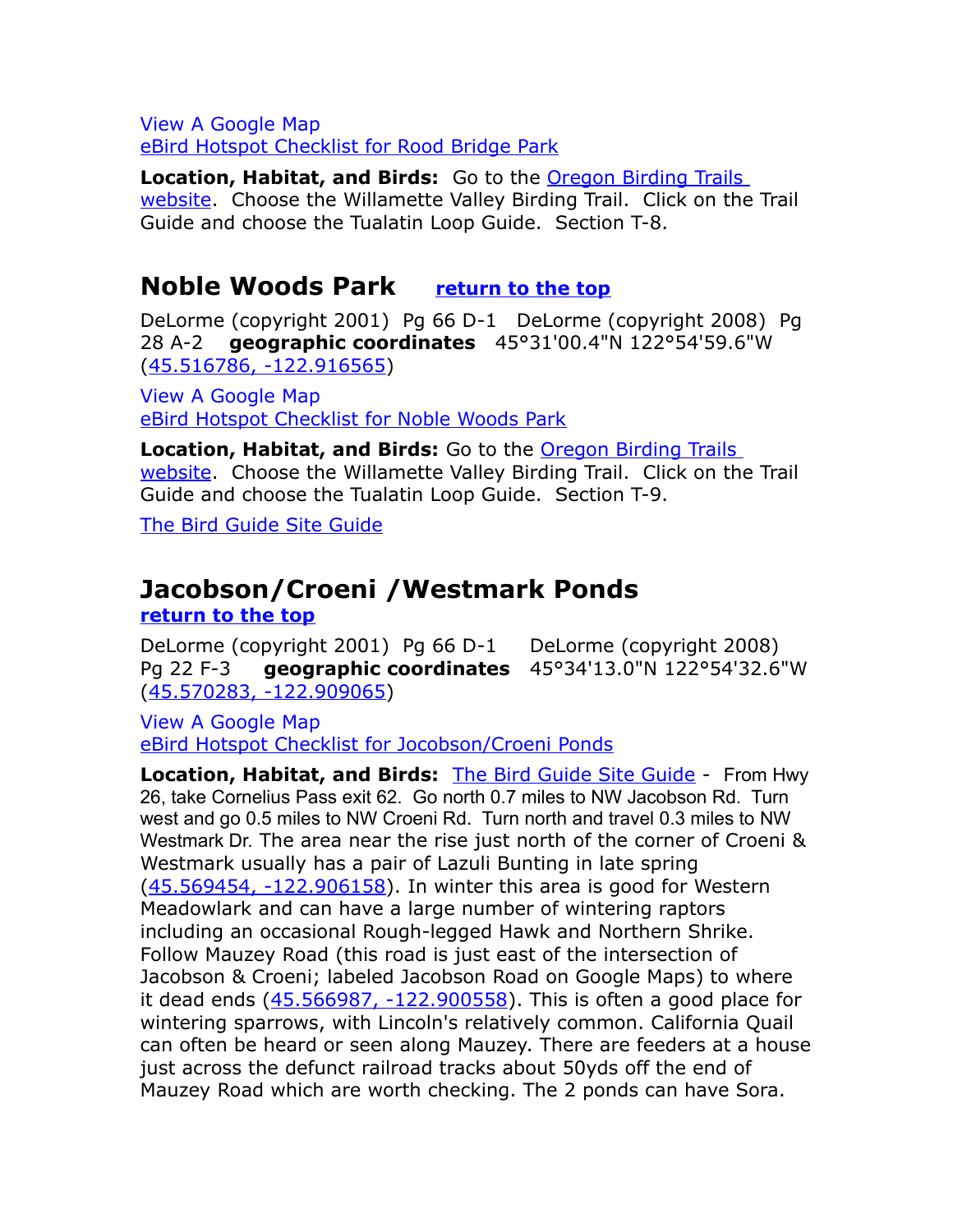## <span id="page-10-2"></span>**Rock Creek Greenway <u>[return to the top](#page-0-1)</u>**

DeLorme (copyright 2001) Pg 66 D-1 DeLorme (copyright 2008) Pg 22 F-3 **geographic coordinates** 45°32'57.4"N 122°52'59.7"W [\(45.549276, -122.883241\)](https://www.google.com/maps/place/45%C2%B032)

[View A Google Map](http://maps.google.com/maps/ms?hl=en&ie=UTF8&msa=0&msid=108036481085398338899.00046dad81bddaac4bc90&ll=45.672603,-123.225403&spn=0.824287,2.108002&z=10) [eBird Hotspot Checklist for Rock Creek Greenway](http://ebird.org/ebird/hotspot/L1535177)

**Location, Habitat, and Birds:** Go to the **Oregon Birding Trails** [website.](http://www.oregonbirdingtrails.org/) Choose the Willamette Valley Birding Trail. Click on the Trail Guide and choose the Columbia Loop Guide. Section C-2.

## <span id="page-10-1"></span>**Tualatin Hills Nature Park [return to the top](#page-0-1)**

DeLorme (copyright 2001) Pg 66 D-2 DeLorme (copyright 2008) Pg 28 A-3 **geographic coordinates** 45°29'53.3"N 122°50'20.0"W [\(45.498127, -122.838895\)](https://www.google.com/maps/place/45%C2%B029)

[View A Google Map](http://maps.google.com/maps/ms?hl=en&ie=UTF8&msa=0&ll=45.452424,-122.78595&spn=0.757205,2.110748&z=10&msid=108036481085398338899.00046dc2a84260c4e2639) [eBird Hotspot Checklist for Tualatin Hills Nature Park](http://ebird.org/ebird/hotspot/L247053)

**Location, Habitat, and Birds:** Go to the [Oregon Birding Trails](http://www.oregonbirdingtrails.org/)  [website.](http://www.oregonbirdingtrails.org/) Choose the Willamette Valley Birding Trail. Click on the Trail Guide and choose the Tualatin Loop Guide. Section T-10.

<span id="page-10-0"></span>[The Bird Guide Site Guide](http://thebirdguide.com/washington/site_guides/tualatin_hills/tualatin_hills.htm) 

## **Cooper Mountain Nature Park [return to the top](#page-0-1)**

DeLorme (copyright 2001) Pg 60 A-2 DeLorme (copyright 2008) Pg 28 A-3 **geographic coordinates** 45°27'09.0"N 122°52'14.7"W [\(45.452507, -122.870743\)](https://www.google.com/maps/place/45%C2%B027)

[View A Google Map](http://maps.google.com/maps/ms?hl=en&ie=UTF8&msa=0&msid=108036481085398338899.00046e430f9ffe26c4a5c&ll=45.453568,-122.864571&spn=0.02029,0.04755&z=15)  [Cooper Mountain Nature Park Website](http://www.oregonmetro.gov/parks/cooper-mountain-nature-park)

**Location:** From Highway 217 take the Scholls Ferry Road exit and head west on Scholls Ferry past Murray Boulevard. At Southwest 175th Avenue, turn right and go north, uphill, about 1.8 miles and turn left on Kemmer Road. The park entrance is on the south side of Kemmer Road. From Southwest Farmington Road (Highway 10), go south on 185th Avenue, which becomes Gassner Road. Turn left on 190th Avenue and left on Kemmer Road. Parking at Cooper Mountain is ex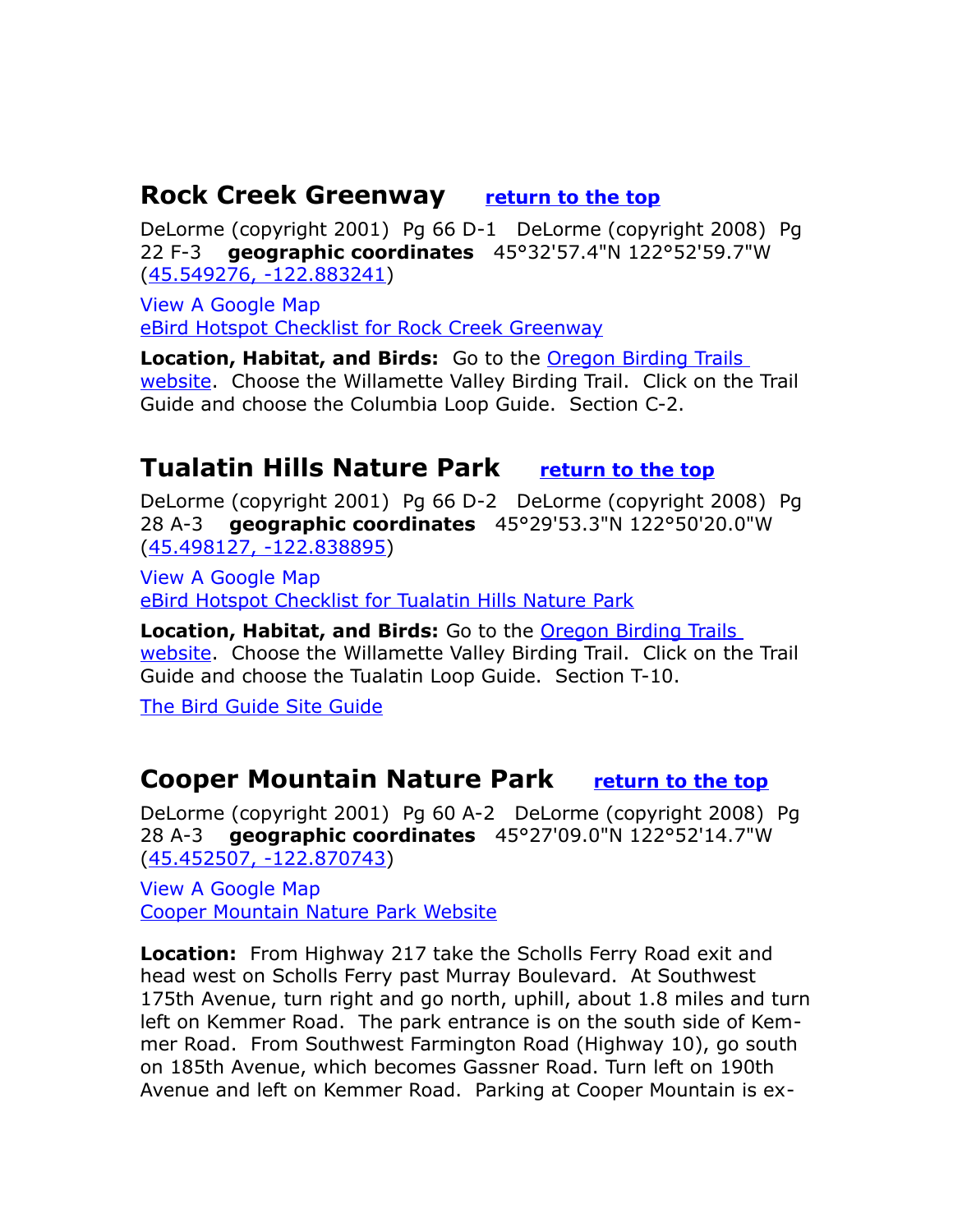tremely limited. Please carpool, walk or bike! Shuttles to and from Cooper Mountain Elementary School will serve overflow parking, as needed. Please do not park on residential streets around the park.

**Habitat and Birds:** The nature park occupies the top of the hill, saving it from residential development. The parking area starts on a grassy knoll with numerous lesser and American goldfinches. Over 5 miles of graveled trails lead in loops

around the crown. All trails have some elevation changes, so these may not be suitable for some hikers. Habitats include scrubby oak and madrone on the south slope where white-crowned sparrows and lazuli buntings sing. There are

ravines of willow, cottonwood, and western red-cedar with Swainson's thrushes and spotted towhees. And there are some Douglas-fir woods about 20 years old with dark-eyed juncos and black-throated gray warblers. Western Bluebird breeds in the park and is relatively easy to find. This is also a good place to find Purple Finch.

## <span id="page-11-1"></span>**Koll Center Wetlands Park [return to the top](#page-0-1)**

DeLorme (copyright 2001) Pg 60 A-2 DeLorme (copyright 2008) Pg 28 A-4 **geographic coordinates** 45°27'11.2"N 122°47'35.5"W [\(45.453096, -122.793205\)](https://www.google.com/maps/place/45%C2%B027)

[View A Google Map](http://maps.google.com/maps/ms?hl=en&ie=UTF8&msa=0&ll=45.452424,-122.78595&spn=0.757205,2.110748&z=10&msid=108036481085398338899.00046dc2a84260c4e2639)

[eBird Hotspot Checklist Koll Center Wetlands](http://ebird.org/ebird/hotspot/L807500)

**Location, Habitat, and Birds:** Go to the Oregon Birding Trails [website.](http://www.oregonbirdingtrails.org/) Choose the Willamette Valley Birding Trail. Click on the Trail Guide and choose the Tualatin Loop Guide. Section T-11.

## <span id="page-11-0"></span>**Gotter Bottom [return to the top](#page-0-1)**

DeLorme (copyright 2001) Pg 60 A-1 DeLorme (copyright 2008) Pg 28 B-2 **geographic coordinates** 45°24'15.8"N 122°55'31.6"W [\(45.404388, -122.925446\)](https://www.google.com/maps/place/45%C2%B024)

#### [View A Google Map](http://maps.google.com/maps/ms?hl=en&ie=UTF8&msa=0&ll=45.402729,-122.927227&spn=0.047849,0.132093&z=14&msid=108036481085398338899.000475116d13e52ea256c)

**Location:** To reach this area from Portland, take 217 to the Scholls Ferry Road exit. Take Scholls Ferry Road for 8.7 miles past Scholls to an area where Baker/McFree Creek and the Tualatin River meet. Look for a small electrical station in a red brick building. The entrance is the first driveway past this station. This is just about 0.2 miles north of the junction of Hwy 210 and Hwy 219.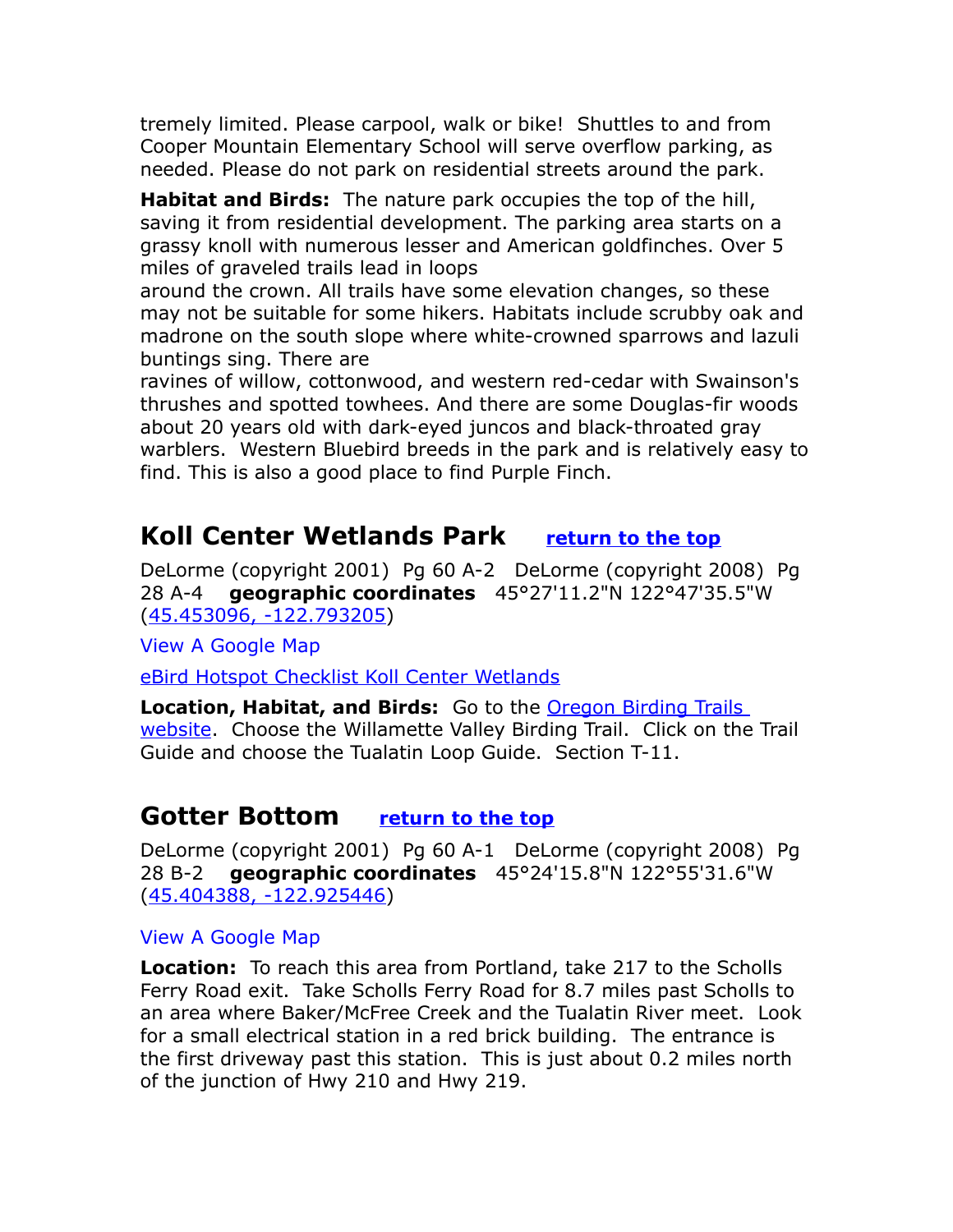**Habitat and Birds:** This is a relatively new wetland area first established in 1996. Waterfowl are attracted by the open flooded fields. Ducks and geese can be found in good numbers. Band-tailed Pigeons and Mourning Dove are common here. The woods can produce Red-breasted Sapsucker and Black-headed Grosbeak. In the open areas watch for Vaux's Swift, Bewick's Wren, Common Yellowthroat, and Savannah Sparrow.

# <span id="page-12-0"></span>**Tualatin River National Wildlife Refuge**

#### **[return to the top](#page-0-1)**

DeLorme (copyright 2001) Pg 60 A-2 DeLorme (copyright 2008) Pg 28 B-3 **geographic coordinates** 45°22'55.7"N 122°49'53.0"W [\(45.382148, -122.831374\)](https://www.google.com/maps/place/45%C2%B022)

[View A Google Map](http://maps.google.com/maps/ms?hl=en&ie=UTF8&msa=0&ll=45.377714,-122.794189&spn=0.379104,1.055374&z=11&msid=108036481085398338899.00046dc1b8a9302c85d31)  [eBird Hotspot Checklist for Tualatin River NWR](http://ebird.org/ebird/hotspot/L580373)

#### [Tualatin River Refuge Map](http://www.fws.gov/tualatinriver/visit.html)

**Location, Habitat, and Birds:** Go to the **Oregon Birding Trails** [website.](http://www.oregonbirdingtrails.org/) Choose the Willamette Valley Birding Trail. Click on the Trail Guide and choose the Tualatin Loop Guide. Section T-3.

[Trip Report From Greg Gillson \(The Bird Guide\)](http://thebirdguide.com/washington/site_guides/tualatin_river_nwr/Tualatin_River_NWR.htm)

## <span id="page-12-2"></span>**Cook Park Wetlands [return to the top](#page-0-1)**

DeLorme (copyright 2001) Pg 60 B-2 DeLorme (copyright 2008) Pg 28 B-4 **geographic coordinates** 45°23'39.8"N 122°46'18.8"W [\(45.394398, -122.771896\)](https://www.google.com/maps/place/45%C2%B023)

[View A Google Map](http://maps.google.com/maps/ms?hl=en&ie=UTF8&msa=0&ll=45.377714,-122.794189&spn=0.379104,1.055374&z=11&msid=108036481085398338899.00046dc1b8a9302c85d31) [eBird Hotspot Checklist for Cook Park Wetlands](http://ebird.org/ebird/hotspot/L862672)

**Location, Habitat, and Birds:** Go to the Oregon Birding Trails [website.](http://www.oregonbirdingtrails.org/) Choose the Willamette Valley Birding Trail. Click on the Trail Guide and choose the Tualatin Loop Guide. Section T-2.

## <span id="page-12-1"></span>**City of Tualatin Wetlands & Art Walk**

**[return to the top](#page-0-1)**

DeLorme (copyright 2001) Pg 60 B-2 DeLorme (copyright 2008) Pg 28 B-4

**geographic coordinates (Brown's Ferry Entrance)** 45°22'57.2"N 122°44'34.3"W [\(45.382547, -122.742856\)](https://www.google.com/maps/place/45%C2%B022)